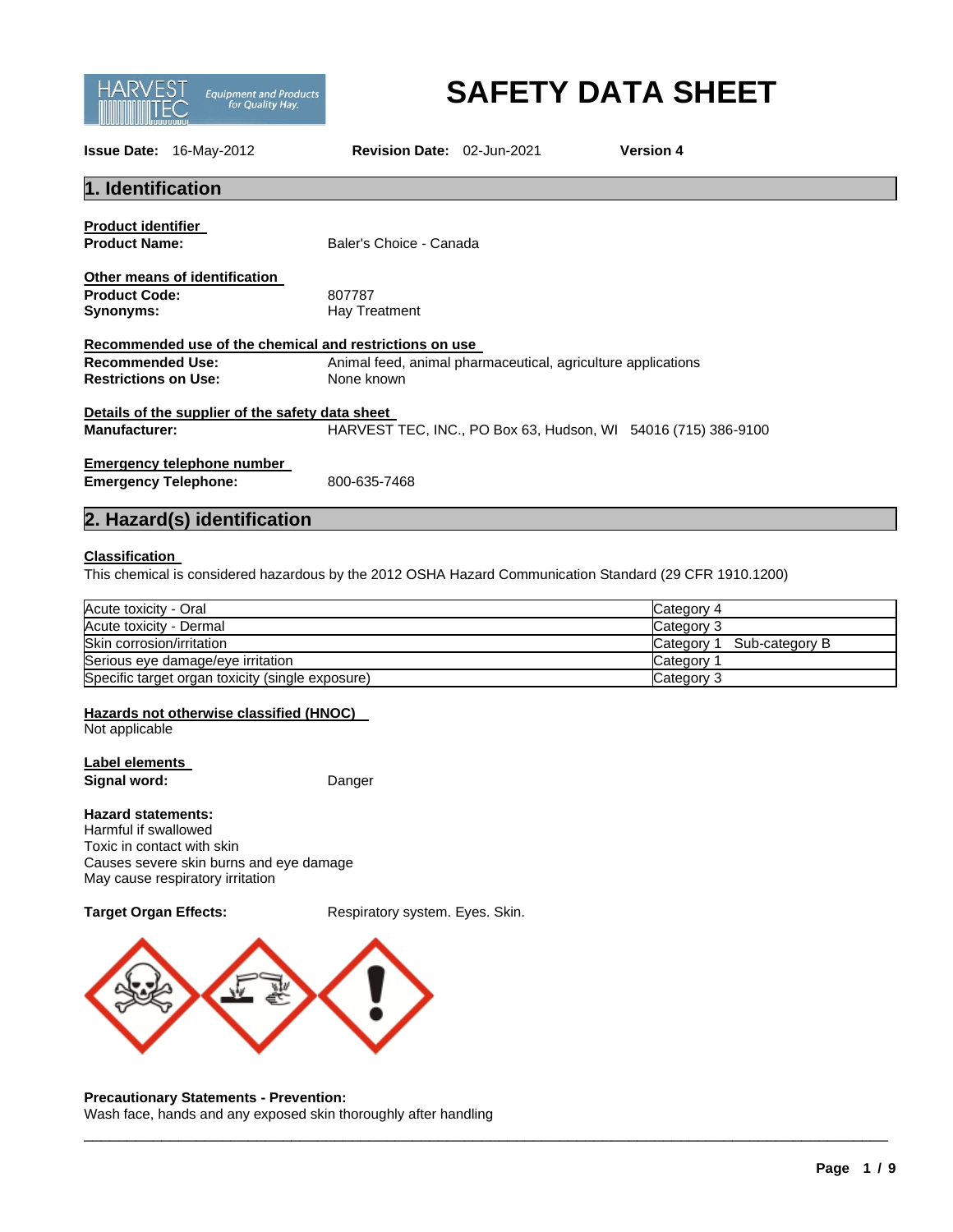Do not eat, drink or smoke when using this product Do not breathe dusts or mists Wear protective gloves/protective clothing/eye protection/face protection Use only outdoors or in a well-ventilated area

#### **Precautionary Statements - Response:**

Immediately call a POISON CENTER or doctor IF IN EYES: Rinse cautiously with water for several minutes. Remove contact lenses, if present and easy to do. Continue rinsing Immediately call a POISON CENTER or doctor Call a POISON CENTER or doctor if you feel unwell IF ON SKIN (or hair): Take off immediately all contaminated clothing. Rinse skin with water/ shower Wash contaminated clothing before reuse IF INHALED: Remove person to fresh air and keep comfortable for breathing Immediately call a POISON CENTER or doctor IF SWALLOWED: Call a POISON CENTER or doctor if you feel unwell Rinse mouth Do NOT induce vomiting

\_\_\_\_\_\_\_\_\_\_\_\_\_\_\_\_\_\_\_\_\_\_\_\_\_\_\_\_\_\_\_\_\_\_\_\_\_\_\_\_\_\_\_\_\_\_\_\_\_\_\_\_\_\_\_\_\_\_\_\_\_\_\_\_\_\_\_\_\_\_\_\_\_\_\_\_\_\_\_\_\_\_\_\_\_\_\_\_\_\_\_\_\_

#### **Precautionary Statements - Storage:**

Store locked up Store in a well-ventilated place. Keep container tightly closed

#### **Precautionary Statements - Disposal:**

Dispose of contents/container to an approved waste disposal plant

#### **Unknown Acute toxicity:**

- 1 % of the mixture consists of ingredient(s) of unknown acute oral toxicity
- 1 % of the mixture consists of ingredient(s) of unknown acute dermal toxicity

#### **Other Information**

Not applicable

# **3. Composition/information on ingredients**

| <b>Chemical name</b>           | CAS No.    | Weight-%       |
|--------------------------------|------------|----------------|
| Propanoic acid, ammonium salt  | 17496-08-1 | $30 - 40$      |
| Propionic acid                 | 79-09-4    | $30 - 40$      |
| Citric acid                    | 77-92-9    |                |
| Polyethylene glycol monooleate | 9004-96-0  |                |
| Water                          | 7732-18-5  | <b>Balance</b> |

Any concentration shown as a range is due to batch variation or the exact percentage has been withheld as a trade secret.

#### **4. First-aid measures**

| Description of first aid measures<br><b>General advice</b> | Show this safety data sheet to the doctor in attendance. Immediate medical attention is<br>required.                                                                                                                                                                                                                                                                                                                                                                                          |
|------------------------------------------------------------|-----------------------------------------------------------------------------------------------------------------------------------------------------------------------------------------------------------------------------------------------------------------------------------------------------------------------------------------------------------------------------------------------------------------------------------------------------------------------------------------------|
| <b>Inhalation</b>                                          | Remove to fresh air. If breathing has stopped, give artificial respiration. Get medical<br>attention immediately. Do not use mouth-to-mouth method if victim ingested or inhaled the<br>substance; give artificial respiration with the aid of a pocket mask equipped with a one-way<br>valve or other proper respiratory medical device. If breathing is difficult, (trained personnel<br>should) give oxygen. Delayed pulmonary edema may occur. Get immediate medical<br>advice/attention. |
| Eye contact                                                | Get immediate medical advice/attention. Rinse immediately with plenty of water, also under<br>the eyelids, for at least 15 minutes. Keep eye wide open while rinsing. Do not rub affected<br>area. Remove contact lenses, if present and easy to do. Continue rinsing.                                                                                                                                                                                                                        |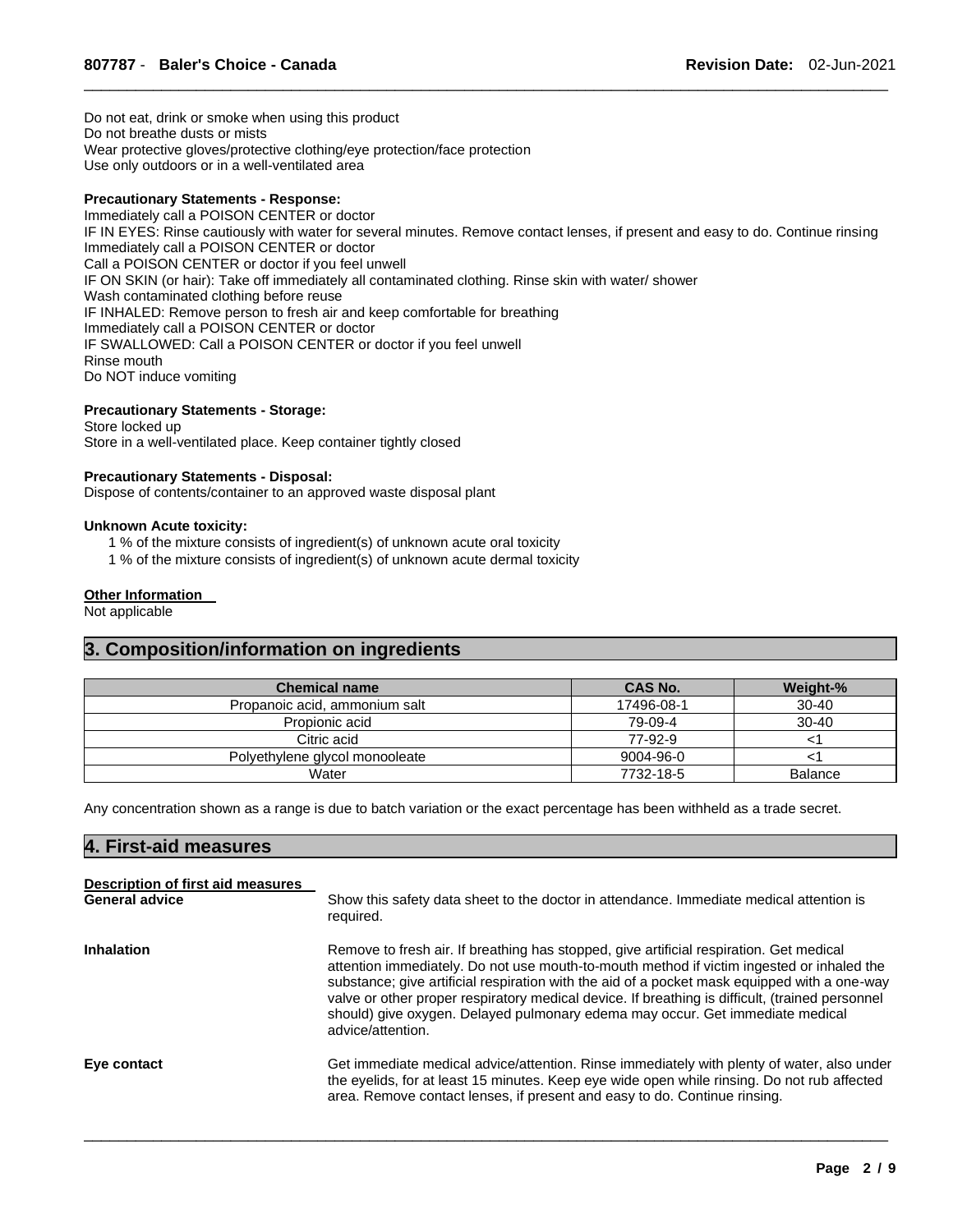| <b>Skin contact</b>                                                                                | Get immediate medical advice/attention. Wash off immediately with soap and plenty of<br>water while removing all contaminated clothes and shoes. Destroy or thoroughly clean<br>contaminated shoes.                                                                                                                                                                                                                                                                                                                       |
|----------------------------------------------------------------------------------------------------|---------------------------------------------------------------------------------------------------------------------------------------------------------------------------------------------------------------------------------------------------------------------------------------------------------------------------------------------------------------------------------------------------------------------------------------------------------------------------------------------------------------------------|
| Ingestion                                                                                          | Do NOT induce vomiting. Clean mouth with water and drink afterwards plenty of water.<br>Never give anything by mouth to an unconscious person. Get immediate medical<br>advice/attention.                                                                                                                                                                                                                                                                                                                                 |
| Self-protection of the first aider                                                                 | Ensure that medical personnel are aware of the material(s) involved, take precautions to<br>protect themselves and prevent spread of contamination. Wear personal protective clothing<br>(see section 8). Avoid direct contact with skin. Use barrier to give mouth-to-mouth<br>resuscitation. Avoid contact with skin, eyes or clothing.                                                                                                                                                                                 |
| Most important symptoms and effects, both acute and delayed<br><b>Symptoms</b>                     | Redness. Burning. May cause blindness. Coughing and/ or wheezing.                                                                                                                                                                                                                                                                                                                                                                                                                                                         |
|                                                                                                    |                                                                                                                                                                                                                                                                                                                                                                                                                                                                                                                           |
| Note to physicians                                                                                 | Indication of any immediate medical attention and special treatment needed<br>Product is a corrosive material. Use of gastric lavage or emesis is contraindicated.<br>Possible perforation of stomach or esophagus should be investigated.  Do not give<br>chemical antidotes. Asphyxia from glottal edema may occur. Marked decrease in blood<br>pressure may occur with moist rales, frothy sputum, and high pulse pressure.                                                                                            |
| 5. Fire-fighting measures                                                                          |                                                                                                                                                                                                                                                                                                                                                                                                                                                                                                                           |
| <b>Suitable Extinguishing Media</b>                                                                | Water may be used to cool containers and to knock down vapors in a fire situation. Cool<br>containers with flooding quantities of water until well after fire is out.                                                                                                                                                                                                                                                                                                                                                     |
| <b>Large Fire</b>                                                                                  | CAUTION: Use of water spray when fighting fire may be inefficient.                                                                                                                                                                                                                                                                                                                                                                                                                                                        |
| Unsuitable extinguishing media                                                                     | CAUTION: Use of water spray when fighting fire may be inefficient. Do not use straight<br>streams. Product may float on surface of water.                                                                                                                                                                                                                                                                                                                                                                                 |
| Specific hazards arising from the<br>chemical                                                      | The product causes burns of eyes, skin and mucous membranes. Thermal decomposition<br>can lead to release of irritating gases and vapors. If product is heated above its flash point it<br>will produce vapors sufficient to support combustion. Vapors are heavier than air and may<br>travel along the ground and be ignited by heat, pilot lights, other flames and ignition sources<br>at locations near the point of release. Thermal decomposition can lead to release of<br>irritating and toxic gases and vapors. |
| <b>Hazardous combustion products</b>                                                               | Carbon monoxide. Carbon dioxide (CO <sub>2</sub> ). Nitrogen oxides (NO <sub>x</sub> ).                                                                                                                                                                                                                                                                                                                                                                                                                                   |
| <b>Explosion Data</b><br>Sensitivity to mechanical impact None.<br>Sensitivity to static discharge | None.                                                                                                                                                                                                                                                                                                                                                                                                                                                                                                                     |
| Special protective equipment for<br>fire-fighters                                                  | Firefighters should wear self-contained breathing apparatus and full firefighting turnout<br>gear. Use personal protection equipment.                                                                                                                                                                                                                                                                                                                                                                                     |
| 6. Accidental release measures                                                                     |                                                                                                                                                                                                                                                                                                                                                                                                                                                                                                                           |
|                                                                                                    |                                                                                                                                                                                                                                                                                                                                                                                                                                                                                                                           |
| Devenuel nusseitlang                                                                               | Personal precautions, protective equipment and emergency procedures<br>Avoid contact with older over or olothing                                                                                                                                                                                                                                                                                                                                                                                                          |

|                                                      | <u>. Gioonal proceediction protocity celempinont enterchiore proceedict</u>                                                                                                                                                        |
|------------------------------------------------------|------------------------------------------------------------------------------------------------------------------------------------------------------------------------------------------------------------------------------------|
| <b>Personal precautions</b>                          | Avoid contact with skin, eyes or clothing. Ensure adequate ventilation. Use personal<br>protective equipment as required. Evacuate personnel to safe areas. Corrosive material.<br>Keep people away from and upwind of spill/leak. |
| <b>Other information</b>                             | Refer to protective measures listed in Sections 7 and 8.                                                                                                                                                                           |
| Methods and material for containment and cleaning up |                                                                                                                                                                                                                                    |
| <b>Methods for containment</b>                       | Prevent further leakage or spillage if safe to do so.                                                                                                                                                                              |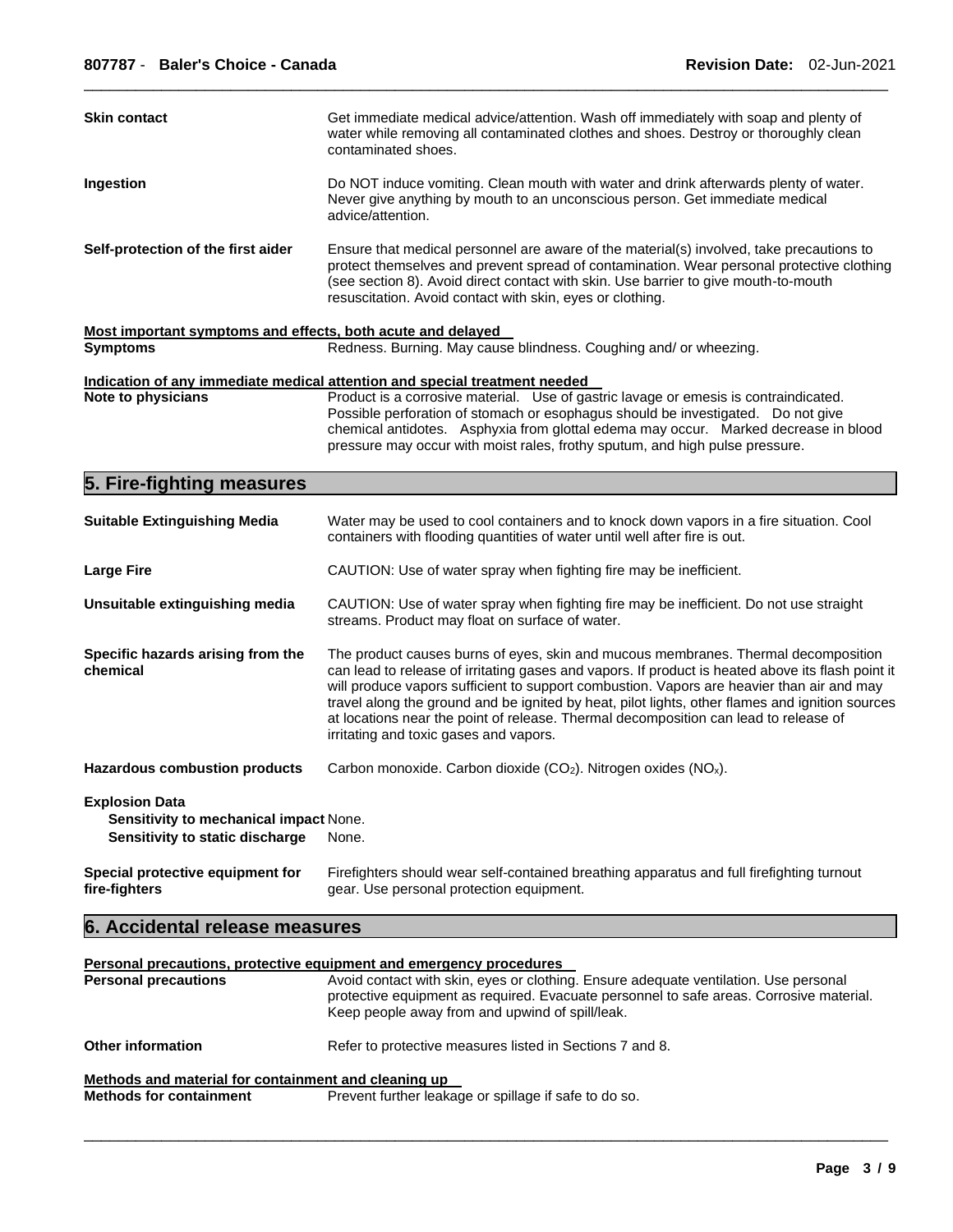| Methods for cleaning up                                                                             |                                                     | Dike far ahead of liquid spill for later disposal. Soak up with inert absorbent material. Pick<br>up and transfer to properly labeled containers. Clean contaminated surface thoroughly.<br>After cleaning, flush away traces with water.                                                                                                                                                                                                                         |                                                                                      |  |
|-----------------------------------------------------------------------------------------------------|-----------------------------------------------------|-------------------------------------------------------------------------------------------------------------------------------------------------------------------------------------------------------------------------------------------------------------------------------------------------------------------------------------------------------------------------------------------------------------------------------------------------------------------|--------------------------------------------------------------------------------------|--|
| 7. Handling and storage                                                                             |                                                     |                                                                                                                                                                                                                                                                                                                                                                                                                                                                   |                                                                                      |  |
| <b>Precautions for safe handling</b><br>Advice on safe handling                                     | this product.                                       | Handle in accordance with good industrial hygiene and safety practice. Avoid contact with<br>skin, eyes or clothing. Take off contaminated clothing and wash before reuse. In case of<br>insufficient ventilation, wear suitable respiratory equipment. Handle product only in closed<br>system or provide appropriate exhaust ventilation. Do not eat, drink or smoke when using                                                                                 |                                                                                      |  |
| Conditions for safe storage, including any incompatibilities<br><b>Storage Conditions</b>           |                                                     | Keep containers tightly closed in a dry, cool and well-ventilated place. Keep out of the reach<br>of children. Store locked up. Protect from moisture. Store away from other materials.                                                                                                                                                                                                                                                                           |                                                                                      |  |
| <b>Incompatible Materials</b>                                                                       |                                                     | Strong bases. Strong oxidizing agents. Acids. Metals. Reducing agent. Amines. Halogens.                                                                                                                                                                                                                                                                                                                                                                           |                                                                                      |  |
| 8. Exposure controls/personal protection                                                            |                                                     |                                                                                                                                                                                                                                                                                                                                                                                                                                                                   |                                                                                      |  |
| <b>Control parameters</b><br><b>Exposure Limits</b>                                                 |                                                     | The following ingredients are the only ingredients of the product above the cut-off level (or<br>level that contributes to the hazard classification of the mixture) which have an exposure<br>limit applicable in the region for which this safety data sheet is intended or other<br>recommended limit. At this time, the other relevant constituents have no known exposure<br>limits from the sources listed here                                             |                                                                                      |  |
| Chemical name                                                                                       | <b>ACGIH TLV</b>                                    | <b>OSHA PEL</b>                                                                                                                                                                                                                                                                                                                                                                                                                                                   | NIOSH IDLH                                                                           |  |
| Propionic acid<br>79-09-4                                                                           | TWA: 10 ppm                                         | (vacated) TWA: 10 ppm<br>(vacated) TWA: 30 mg/m <sup>3</sup>                                                                                                                                                                                                                                                                                                                                                                                                      | TWA: 10 ppm<br>TWA: $30 \text{ mg/m}^3$<br>STEL: 15 ppm<br>STEL: $45 \text{ mg/m}^3$ |  |
| <b>Exposure Guidelines</b>                                                                          | 962 (11th Cir., 1992).                              | Vacated limits revoked by the Court of Appeals decision in AFL-CIO v. OSHA, 965 F.2d                                                                                                                                                                                                                                                                                                                                                                              |                                                                                      |  |
| Appropriate engineering controls<br><b>Engineering controls</b>                                     | Showers<br>Eyewash stations<br>Ventilation systems. |                                                                                                                                                                                                                                                                                                                                                                                                                                                                   |                                                                                      |  |
| Individual protection measures, such as personal protective equipment<br><b>Eye/face protection</b> |                                                     | Face protection shield. Tight sealing safety goggles.                                                                                                                                                                                                                                                                                                                                                                                                             |                                                                                      |  |
| <b>Hand protection</b>                                                                              | Wear suitable gloves. Impervious gloves.            |                                                                                                                                                                                                                                                                                                                                                                                                                                                                   |                                                                                      |  |
| Skin and body protection                                                                            |                                                     | Wear suitable protective clothing. Long sleeved clothing. Chemical resistant apron.                                                                                                                                                                                                                                                                                                                                                                               |                                                                                      |  |
| <b>Respiratory protection</b>                                                                       |                                                     | No protective equipment is needed under normal use conditions. If exposure limits are<br>exceeded or irritation is experienced, ventilation and evacuation may be required.                                                                                                                                                                                                                                                                                       |                                                                                      |  |
| <b>Environmental exposure controls</b>                                                              |                                                     | Do not allow into any sewer, on the ground or into any body of water.                                                                                                                                                                                                                                                                                                                                                                                             |                                                                                      |  |
| <b>General hygiene considerations</b>                                                               |                                                     | Avoid contact with skin, eyes or clothing. Wear suitable gloves and eye/face protection. Do<br>not eat, drink or smoke when using this product. Remove and wash contaminated clothing<br>and gloves, including the inside, before re-use. Regular cleaning of equipment, work area<br>and clothing is recommended. Wash hands before breaks and immediately after handling<br>the product. Contaminated work clothing should not be allowed out of the workplace. |                                                                                      |  |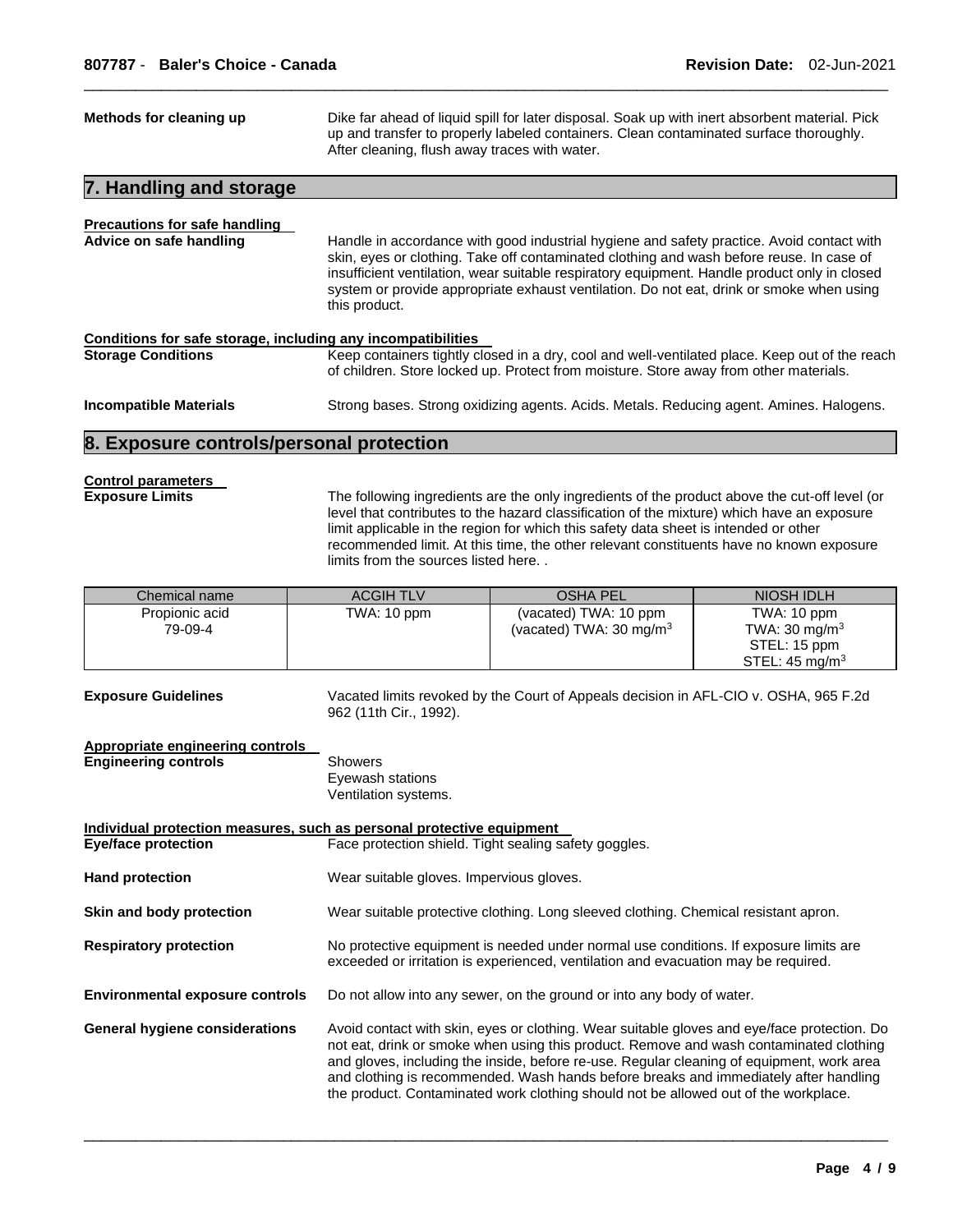# **9. Physical and chemical properties**

| Information on basic physical and chemical properties |                          |  |  |
|-------------------------------------------------------|--------------------------|--|--|
| <b>Physical State:</b>                                | Liquid                   |  |  |
| Appearance:                                           | Clear                    |  |  |
| Color:                                                | Green                    |  |  |
| Odor:                                                 | Pungent                  |  |  |
| <b>Odor Threshold:</b>                                | No information available |  |  |
|                                                       |                          |  |  |
| pH:                                                   |                          |  |  |
| pH Range:                                             | 5.6-6.1. Neat            |  |  |
| <b>Salt Out Point:</b>                                | No information available |  |  |
| <b>Melting Point/Freezing Point:</b>                  |                          |  |  |
| <b>Boiling Point/Boiling Range:</b>                   | No information available |  |  |
| <b>Flash Point:</b>                                   | No information available |  |  |
| <b>Evaporation Rate (BuAc=1):</b>                     | No information available |  |  |
| Flammability (solid, gas):                            | No information available |  |  |
| <b>Flammability Limits in Air:</b>                    | No information available |  |  |
| Vapor Pressure (mm Hg):                               | No information available |  |  |
| Vapor density (Air =1):                               | No information available |  |  |
| Specific Gravity (H <sub>2</sub> O=1):                | 1.065                    |  |  |
| <b>Water Solubility:</b>                              | No information available |  |  |
| Solubility(ies):                                      | No information available |  |  |
| <b>Partition Coefficient (n-</b>                      | No information available |  |  |
| octanol/water):                                       |                          |  |  |
| <b>Autoignition Temperature:</b>                      |                          |  |  |
| <b>Decomposition Temperature:</b>                     | No information available |  |  |
| <b>Kinematic Viscosity:</b>                           | No information available |  |  |
| <b>Dynamic Viscosity:</b>                             | No information available |  |  |
|                                                       |                          |  |  |
| <b>Other information</b>                              |                          |  |  |
| <b>Explosive properties</b>                           | No information available |  |  |
| <b>Oxidizing properties</b>                           | No information available |  |  |
| <b>Molecular Weight:</b>                              | N/A                      |  |  |
|                                                       |                          |  |  |

# **10. Stability and reactivity**

| <b>Reactivity</b>                  | Contact with metals may evolve flammable hydrogen gas. Reacts with bases, strong<br>oxidants, and amines which will generate a fire and explosion hazard. |
|------------------------------------|-----------------------------------------------------------------------------------------------------------------------------------------------------------|
| <b>Chemical stability</b>          | Stable under normal conditions.                                                                                                                           |
| Possibility of hazardous reactions | None under normal processing.                                                                                                                             |
| <b>Conditions to avoid</b>         | Exposure to air or moisture over prolonged periods.                                                                                                       |
| <b>Incompatible Materials</b>      | Strong bases. Strong oxidizing agents. Acids. Metals. Reducing agent. Amines. Halogens.                                                                   |

\_\_\_\_\_\_\_\_\_\_\_\_\_\_\_\_\_\_\_\_\_\_\_\_\_\_\_\_\_\_\_\_\_\_\_\_\_\_\_\_\_\_\_\_\_\_\_\_\_\_\_\_\_\_\_\_\_\_\_\_\_\_\_\_\_\_\_\_\_\_\_\_\_\_\_\_\_\_\_\_\_\_\_\_\_\_\_\_\_\_\_\_\_

\_\_\_\_\_\_\_\_\_\_\_\_\_\_\_\_\_\_\_\_\_\_\_\_\_\_\_\_\_\_\_\_\_\_\_\_\_\_\_\_\_\_\_\_\_\_\_\_\_\_\_\_\_\_\_\_\_\_\_\_\_\_\_\_\_\_\_\_\_\_\_\_\_\_\_\_\_\_\_\_\_\_\_\_\_\_\_\_\_\_\_\_\_

Hazardous decomposition products Carbon monoxide. Carbon dioxide (CO<sub>2</sub>). Nitrogen oxides (NO<sub>x</sub>).

## **11. Toxicological information**

#### **Information on likely routes of exposure**

# **Product Information**

**Inhalation** Specific test data for the substance or mixture is not available. Corrosive by inhalation. (based on components). Inhalation of corrosive fumes/gases may cause coughing, choking, headache, dizziness, and weakness for several hours. Pulmonary edema may occur with tightness in the chest, shortness of breath, bluish skin, decreased blood pressure, and increased heart rate. Inhaled corrosive substances can lead to a toxic edema of the lungs. Pulmonary edema can be fatal.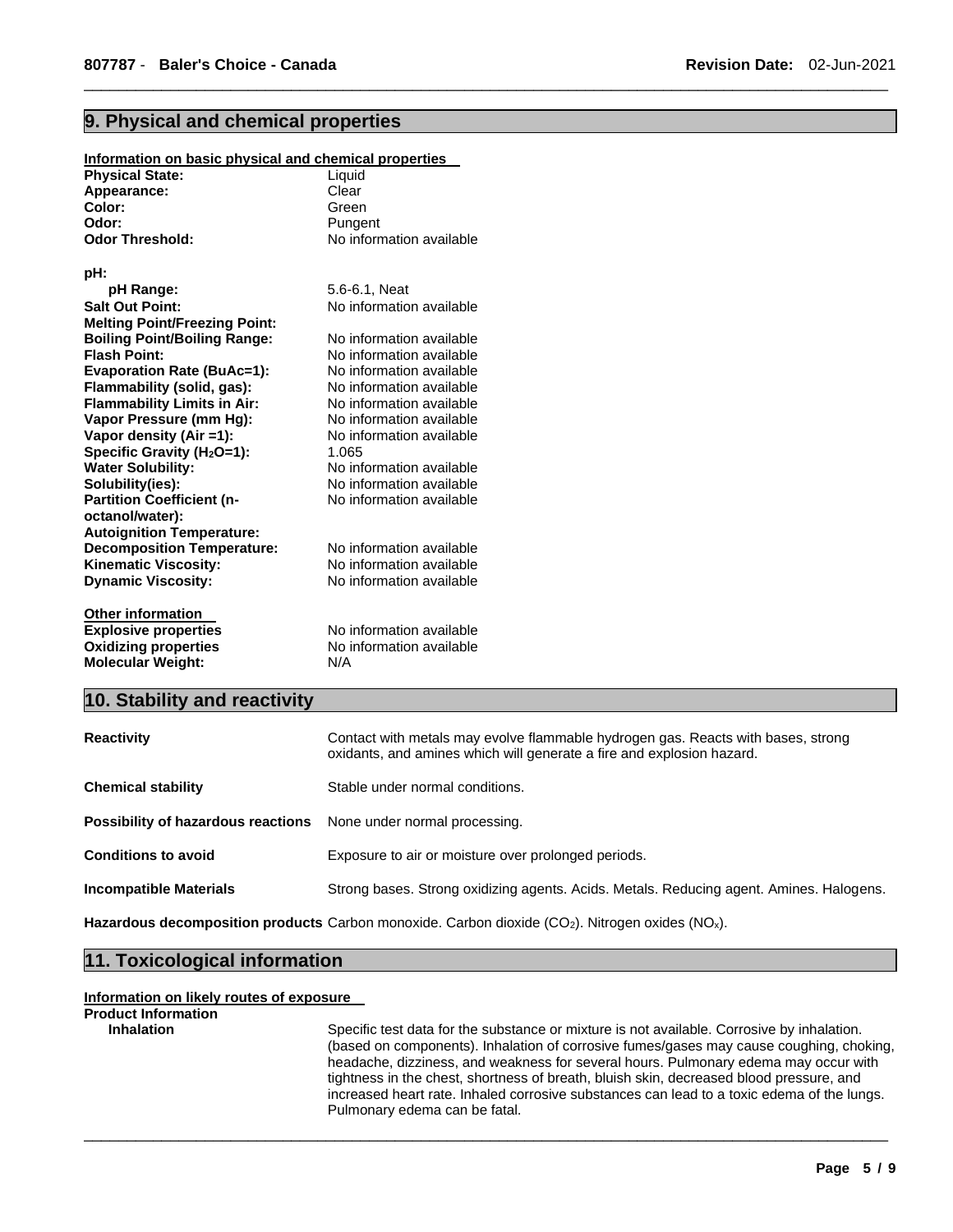| Eye contact         | Specific test data for the substance or mixture is not available. Causes burns. (based on<br>components). Corrosive to the eyes and may cause severe damage including blindness.<br>Causes serious eye damage. May cause irreversible damage to eyes.                                                                                                                                                                                                                                                                                    |
|---------------------|------------------------------------------------------------------------------------------------------------------------------------------------------------------------------------------------------------------------------------------------------------------------------------------------------------------------------------------------------------------------------------------------------------------------------------------------------------------------------------------------------------------------------------------|
| <b>Skin contact</b> | Specific test data for the substance or mixture is not available. Toxic in contact with skin.<br>Causes severe burns. (based on components).                                                                                                                                                                                                                                                                                                                                                                                             |
| Ingestion           | Specific test data for the substance or mixture is not available. Causes burns. (based on<br>components). Ingestion causes burns of the upper digestive and respiratory tracts. May<br>cause severe burning pain in the mouth and stomach with vomiting and diarrhea of dark<br>blood. Blood pressure may decrease. Brownish or yellowish stains may be seen around the<br>mouth. Swelling of the throat may cause shortness of breath and choking. May cause lung<br>damage if swallowed. May be fatal if swallowed and enters airways. |

#### **Symptoms related to the physical, chemical and toxicological characteristics**

```
Symptoms Redness. Burning. May cause blindness. Coughing and/ or wheezing. Suppose \theta
```
**Numerical measures of toxicity Acute Toxicity:** 

#### **The following values are calculated based on chapter 3.1 of the GHS document**

| ATEmix (oral)   | 746.30 mg/kg |  |
|-----------------|--------------|--|
| ATEmix (dermal) | 476.90 mg/kg |  |

### **Component Information**

| Chemical name                 | Oral $LD_{50}$ :      | Dermal $LD_{50}$ :     | LC <sub>50</sub> (Lethal Concentration): |
|-------------------------------|-----------------------|------------------------|------------------------------------------|
| Propanoic acid, ammonium salt | = 2000 mg/kg<br>(Rat) | $>$ 200 mg/kg (Rabbit) | $> 5.4$ mg/L (Rat) 4 h                   |
| 17496-08-1                    |                       |                        |                                          |
| Propionic acid                | $=$ 351 mg/kg (Rat)   | $=$ 3235 mg/kg (Rat)   | $> 19.7$ mg/L (Rat) 1 h                  |
| 79-09-4                       |                       |                        |                                          |
| Citric acid                   | $= 3$ g/kg (Rat)      | Rat)<br>> 2000 mg/kg   | $\overline{\phantom{0}}$                 |
| 77-92-9                       |                       |                        |                                          |
| Water                         | > 90 mL/kg<br>Rat)    |                        | -                                        |
| 7732-18-5                     |                       |                        |                                          |

|                                   | Delayed and immediate effects as well as chronic effects from short and long-term exposure                |
|-----------------------------------|-----------------------------------------------------------------------------------------------------------|
| <b>Skin corrosion/irritation</b>  | Classification based on data available for ingredients. Causes severe burns.                              |
| Serious eye damage/eye irritation | Classification based on data available for ingredients. Causes burns. Risk of serious<br>damage to eyes.  |
| Respiratory or skin sensitization | No information available.                                                                                 |
| Germ cell mutagenicity            | No information available.                                                                                 |
| Carcinogenicity                   | This product does not contain any carcinogens or potential carcinogens as listed by OSHA,<br>IARC or NTP. |
| <b>Reproductive toxicity</b>      | No information available.                                                                                 |
| <b>STOT - single exposure</b>     | No information available.                                                                                 |
| <b>STOT</b> - repeated exposure   | No information available.                                                                                 |
| <b>Target Organ Effects:</b>      | Respiratory system, Eyes, Skin.                                                                           |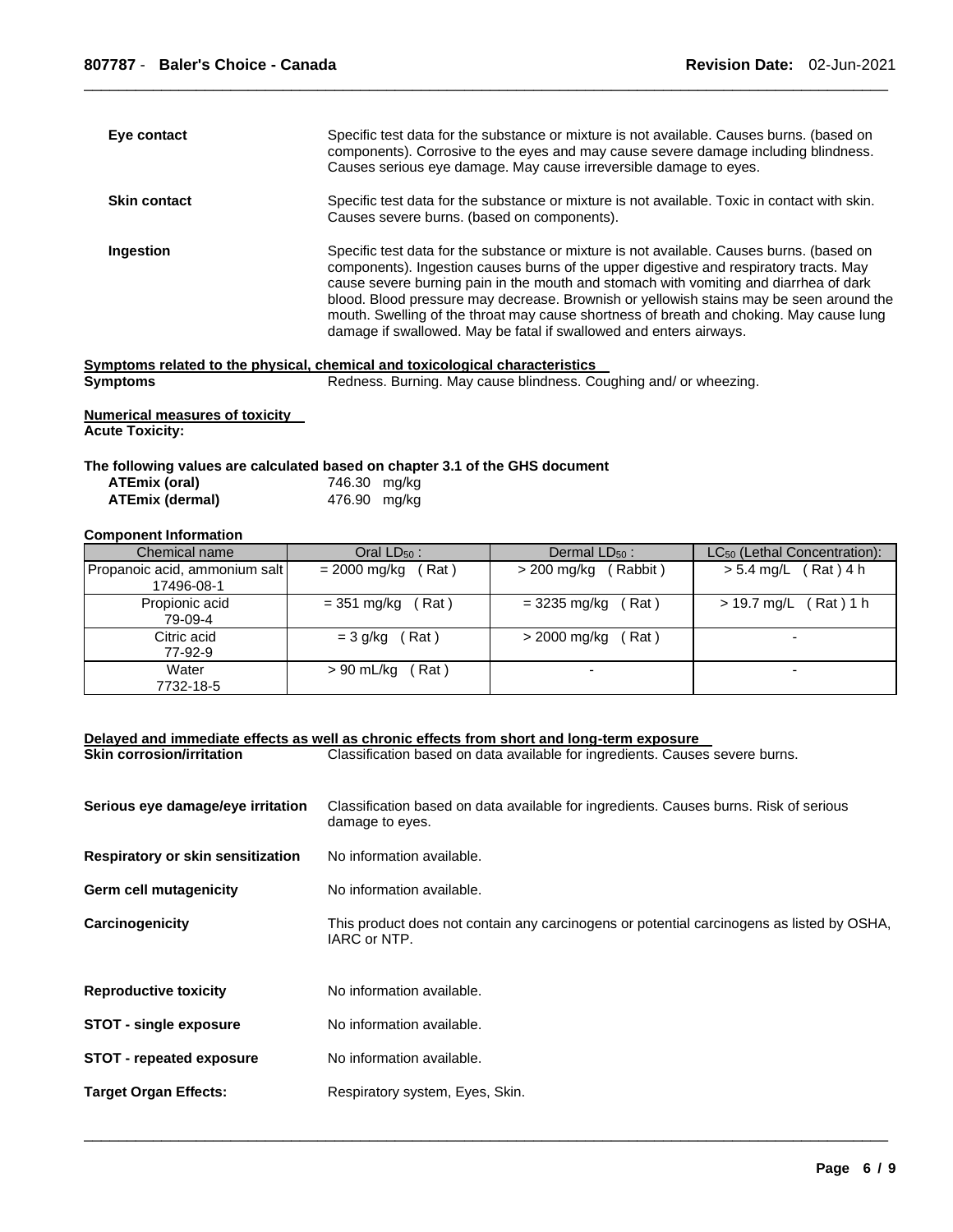Aspiration hazard **No information available.** 

**Other Adverse Effects:** No information available.

# **12. Ecological information**

**Ecotoxicity** The environmental impact of this product has not been fully investigated.

| Chemical name             | Toxicity to algae                                                                                          | Toxicity to fish                                                                                                                                                             | Toxicity to<br>microorganisms | Toxicity to daphnia and<br>other aquatic<br>invertebrates |
|---------------------------|------------------------------------------------------------------------------------------------------------|------------------------------------------------------------------------------------------------------------------------------------------------------------------------------|-------------------------------|-----------------------------------------------------------|
| Propionic acid<br>79-09-4 | 45.8 mg/L (EC50 72 h<br>Desmodesmus<br>subspicatus) 43 mg/L<br>(EC50 96 h -<br>Desmodesmus<br>subspicatus) | - 1 mg/L (LC50 96 h static -<br>Pimephales promelas) 73<br>- 99.7 mg/L (LC50 96 h<br>static - Lepomis<br>macrochirus) 51 mg/L<br>(LC50 96 h static -<br>Oncorhynchus mykiss) |                               |                                                           |
| Citric acid<br>77-92-9    |                                                                                                            | 1516 mg/L (LC50 96 h<br>Lepomis macrochirus)                                                                                                                                 |                               |                                                           |

\_\_\_\_\_\_\_\_\_\_\_\_\_\_\_\_\_\_\_\_\_\_\_\_\_\_\_\_\_\_\_\_\_\_\_\_\_\_\_\_\_\_\_\_\_\_\_\_\_\_\_\_\_\_\_\_\_\_\_\_\_\_\_\_\_\_\_\_\_\_\_\_\_\_\_\_\_\_\_\_\_\_\_\_\_\_\_\_\_\_\_\_\_

#### Persistence and Degradability: No information available.

**Bioaccumulation:** There is no data for this product.

#### **Component Information**

| Chemical name             | <b>Partition Coefficient:</b> |
|---------------------------|-------------------------------|
| Propionic acid<br>79-09-4 | $0.25 - 0.33$                 |
| Citric acid<br>77-92-9    | $-1.72$                       |

**Mobility:** No information available.

**Other Adverse Effects:** No information available.

| 13. Disposal considerations                           |                                                                                          |
|-------------------------------------------------------|------------------------------------------------------------------------------------------|
| Waste treatment methods<br>Waste from residues/unused | Should not be released into the environment. Dispose of in accordance with local, state, |

| Waste from residues/unused | Should not be released into the environment. Dispose of in accordance with local, state,  |
|----------------------------|-------------------------------------------------------------------------------------------|
| products                   | and national regulations. Dispose of waste in accordance with environmental legislation.  |
| Contaminated noclearing    | Freedy contoiners nooc o notential fire and contactor boared. De not out munoture of well |

**Contaminated packaging** Empty containers pose a potential fire and explosion hazard. Do not cut, puncture of weld containers.

# **14. Transport information**

#### DOT

**Description Not DOT Regulated** 

# **15. Regulatory information**

### **International Inventories**

| Chemical<br>name | T00<br>SGA | <b>AICS</b> | dsl | <b>NDSL</b> | <b>EINECS</b><br>-65 | <b>LINCS</b> | <b>FULOS</b><br>:Nt<br>. . | 1000 <sup>2</sup><br>┅<br>ادت | $V = 0$<br>n.<br>ึ | <b>PICCS</b> |
|------------------|------------|-------------|-----|-------------|----------------------|--------------|----------------------------|-------------------------------|--------------------|--------------|
|                  |            |             |     |             |                      |              |                            |                               |                    |              |
|                  |            |             |     |             |                      |              |                            |                               |                    |              |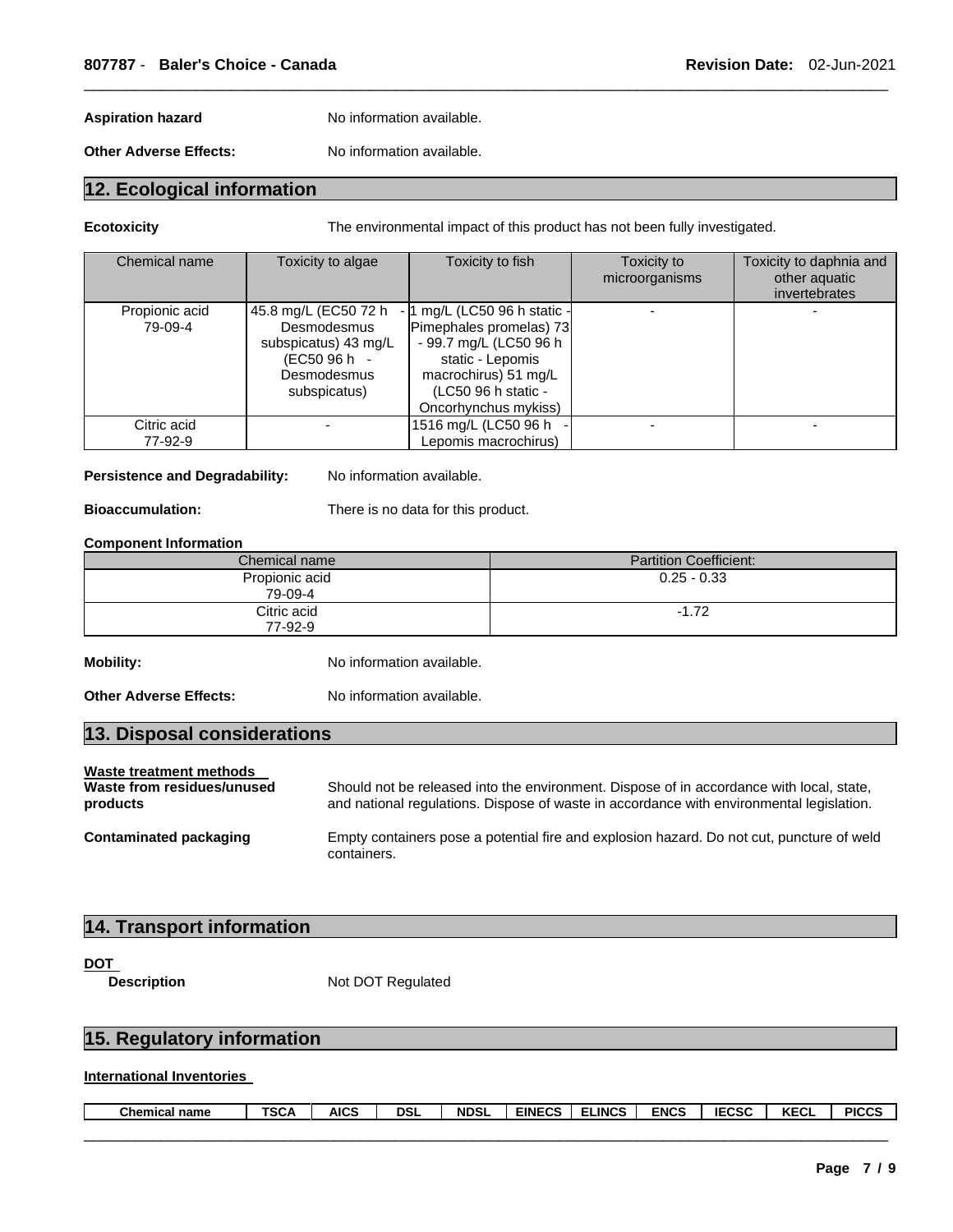| Citric acid<br>77-92-9                               | Present<br><b>ACTIVE</b> | Present | Present | -       | Present |   | Present | Present | Present | Present |
|------------------------------------------------------|--------------------------|---------|---------|---------|---------|---|---------|---------|---------|---------|
| Water<br>7732-18-5                                   | Present<br><b>ACTIVE</b> | Present | Present | ۰       | Present | - | Present | Present | Present | Present |
| Polyethylene glycol<br>monooleate<br>$9004 - 96 - 0$ | Present<br><b>ACTIVE</b> | Present | Present |         |         |   |         | Present | Present | Present |
| Propanoic acid, ammonium<br>salt<br>17496-08-1       | Present<br><b>ACTIVE</b> | Present | -       | Present | Present |   |         | Present | Present | Present |
| Propionic acid<br>79-09-4                            | Present<br><b>ACTIVE</b> | Present | Present | $\sim$  | Present | - | Present | Present | Present | Present |

**TSCA** - United States Toxic Substances Control Act Section 8(b) Inventory

**AICS** - Australian Inventory of Chemical Substances

**DSL/NDSL** - Canadian Domestic Substances List/Non-Domestic Substances List

**EINECS/ELINCS** - European Inventory of Existing Chemical Substances/European List of Notified Chemical Substances **ENCS** - Japan Existing and New Chemical Substances

**IECSC** - China Inventory of Existing Chemical Substances

**KECL** - Korean Existing and Evaluated Chemical Substances

**PICCS** - Philippines Inventory of Chemicals and Chemical Substances

#### **US Federal Regulations**

#### **SARA 313**

Section 313 of Title III of the Superfund Amendments and Reauthorization Act of 1986 (SARA). This product contains a chemical or chemicals which are subject to the reporting requirements of the Act and Title 40 of the Code of Federal Regulations, Part 372.

| Chemical name                 | <b>SARA 313 - 7</b><br>Threshold Values % |
|-------------------------------|-------------------------------------------|
| Propanoic acid, ammonium salt | ن. ا                                      |
| 7496-08-1                     |                                           |

#### **SARA 311/312 Hazard Categories**

Under the amended regulations at 40 CFR 370, EPCRA 311/312 Tier II reporting for the 2017 and later calendar years will need to be consistent with updated hazard classifications.

#### **CERCLA**

This material, as supplied, contains one or more substances regulated as a hazardous substance under the Comprehensive Environmental Response Compensation and Liability Act (CERCLA) (40 CFR 302).

| Chemical name             | Hazardous Substances RQs | <b>Extremely Hazardous</b><br>Substances RQs | <b>SARA Extremely Hazardous</b><br>Substances TPQ |
|---------------------------|--------------------------|----------------------------------------------|---------------------------------------------------|
| Propionic acid<br>79-09-4 | 5000 lb                  |                                              |                                                   |

#### **Clean Water Act (CWA)**

This product contains the following substances which are regulated pollutants pursuant to the Clean Water Act (40 CFR 122.21 and 40 CFR 122.42).

| Chemical name             | <b>CWA - Reportable</b> | <b>CWA - Toxic Pollutants</b> | <b>CWA - Priority Pollutants</b> | <b>CWA - Hazardous</b> |
|---------------------------|-------------------------|-------------------------------|----------------------------------|------------------------|
|                           | Quantities              |                               |                                  | <b>Substances</b>      |
| Propionic acid<br>79-09-4 | 5000 lb                 |                               |                                  |                        |

#### **OSHA - Process Safety Management - Highly Hazardous Chemicals**

This product does not contain any substances regulated under Process Safety Management (29 CFR 1910.119).

#### **Department of Homeland Security - Chemical Facility Anti-Terrorism Standards (CFATS)**

This product does not contain any substances regulated under the Chemical Facility Anti-Terrorism Standards (6 CFR 27).

\_\_\_\_\_\_\_\_\_\_\_\_\_\_\_\_\_\_\_\_\_\_\_\_\_\_\_\_\_\_\_\_\_\_\_\_\_\_\_\_\_\_\_\_\_\_\_\_\_\_\_\_\_\_\_\_\_\_\_\_\_\_\_\_\_\_\_\_\_\_\_\_\_\_\_\_\_\_\_\_\_\_\_\_\_\_\_\_\_\_\_\_\_

### **16. Other information**